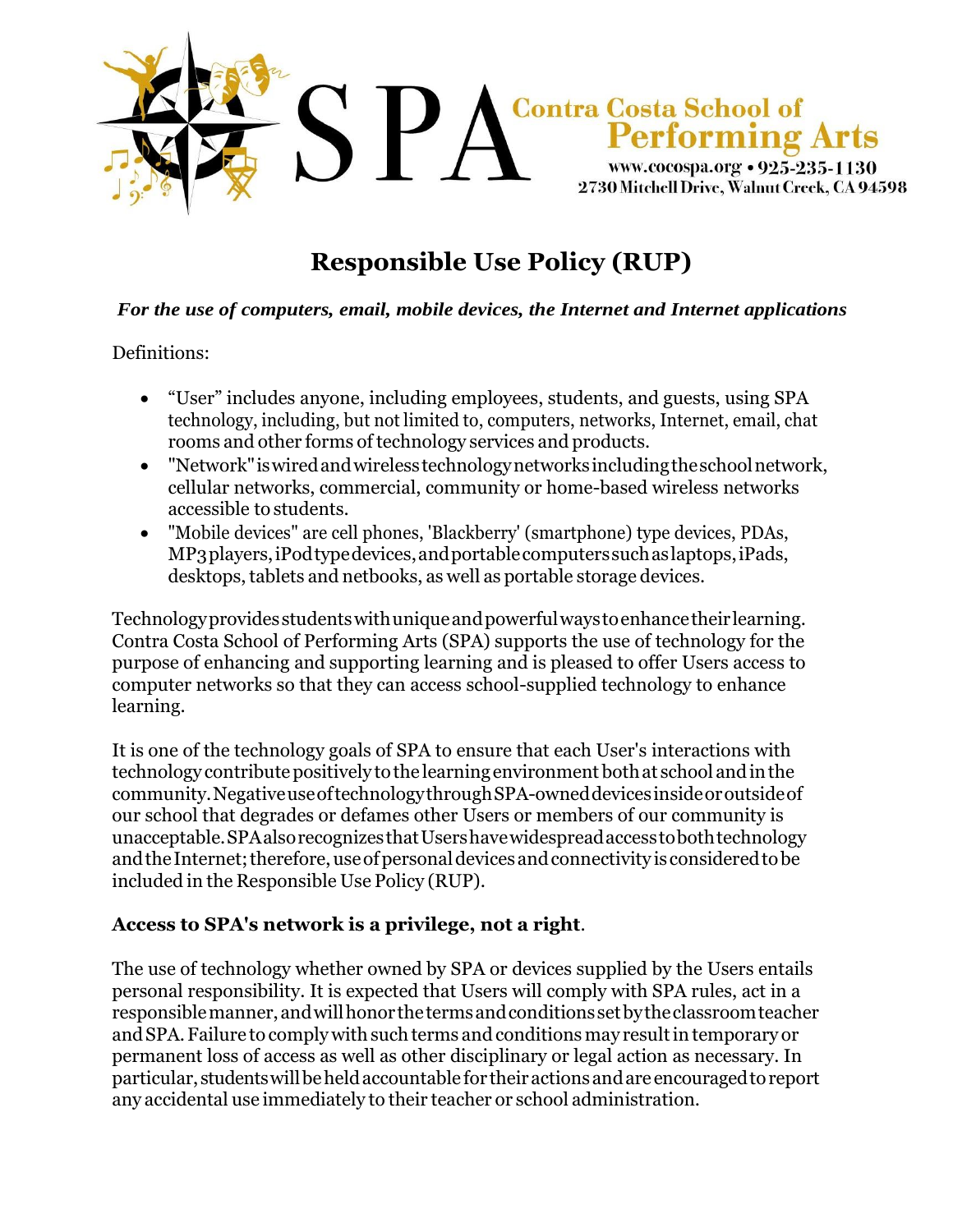With the increased usage of free educational applications on the Internet, digital storage areas, containingless sensitiveUserinformation,mayormaynotbelocatedonpropertyof the school or county. In most cases, data is not stored on local servers and is instead hosted by Google. Therefore, Users should not expect that files and communication are private. SPA reserves the right to monitor Users' online activities and to access, review, copy, and store or delete any electronic communication or files and disclose them to others as it deemsnecessary.Users shouldhavenoexpectationofprivacy regardingtheiruseofSPA property,networkand/or Internetaccessor files,includingemail. Inaddition,allnetwork activity and email is archived and can be searched at any time.

SPA has a private and secure system for sensitive school records, which will be managed by SPA Information TechnologyStaff.

#### **Best Practices for Use**

These are examples of inappropriate activity on the SPA network, but SPA reserves the righttotakeimmediate actionregardinganyactivities that createsecurityand/or safety issuesfortheSPAnetwork,Users, schools,networkorcomputerresources;thatexpend SPAresourcesoncontentitdetermineslackslegitimateeducationalcontent/purpose;or other activities as determined by SPA as inappropriate.

- 1. Violating any state or federal law ormunicipal ordinance, such as accessing or transmitting pornography of any kind, obscene depictions, harmful materials, materials that encourage others to violate the law, confidentialinformationor copyrighted materials
- 2. Criminal activities that can be punished under the law
- 3. Selling or purchasing illegal items or substances
- 4. Obtaining and/or using anonymous email sites, spamming, spreading viruses
- 5. Causing harm to others or damage to their property
- 6. Using profane, abusive, or impolite language; threatening, harassing, or making damaging or false statements about others; accessing, transmitting, or downloading offensive, harassing, or disparaging materials
- 7. Sharing and/or sending confidential information such as, but not limited to, testing materials
- 8. Deleting, copying, modifying, or forging other Users' names, emails, files or data, disguising one's identity, impersonating other Users; sending anonymous email
- 9. Damaging computer equipment, files, data or the network in any way, including intentionally accessing, transmitting or downloading computer viruses or other harmful files or programs, or disrupting any computer system performance
- 10.UsinganySPAcomputer/mobiledevicestopursue"hacking",internalorexternalto SPA, or attempting to access information protected by privacy laws.
- 11. Accessing, transmitting or downloading large files maliciously including "chain letters" or any type of "pyramid schemes"
- 12. Usingwebsites,email,networks,orother technologyforpoliticalusesorpersonal gain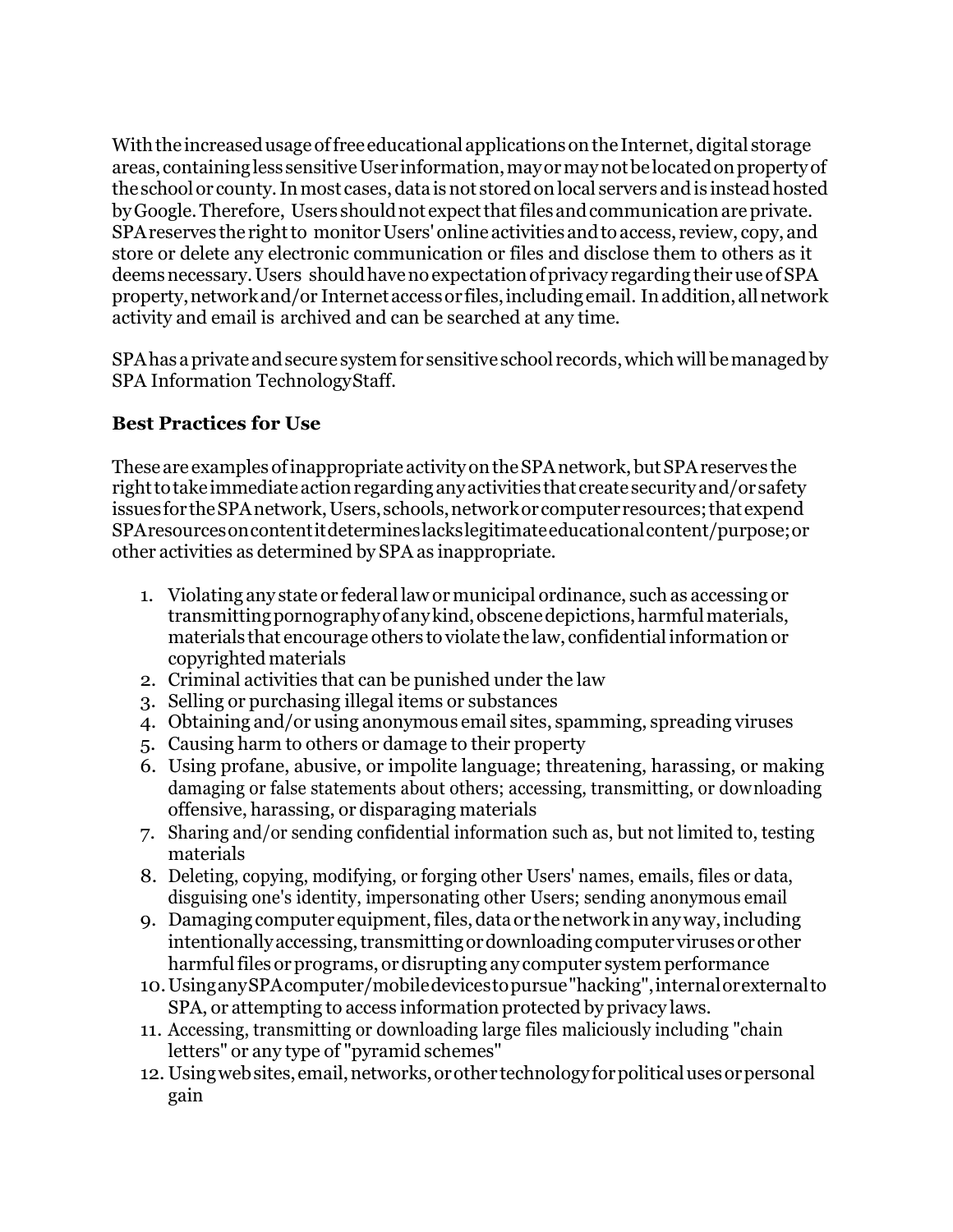- 13.Intentionally accessing, creating, storing or transmitting material that may be deemed to be offensive, indecent, obscene, intimidating, or hostile; or that harasses, insults or attacksothers
- 14.Advertising, promoting non-SPA sites or commercial efforts and events
- 15. Usingthenetworkfornon-academicrelatedband-widthintensiveactivitiessuchas network games or transmission oflarge audio/video files or serving as a hostfor such activities.
- 16. Using the Internet to plagiarize content (copying or using another's work without proper citation) including images, words, movies and additional content.
- 17. Chromebooks should be charged on a nightly basis and brought to school with a full battery – continually failing to bring a device that is not fully charged will result in disciplinary action.

## **Cybersafety and Cyberbullying**

Staffshallprovideage-appropriateinstructionregardingsafeandappropriatebehavioron social networking sites, chat rooms, and other Internet services. Such instruction shall include, but not be limited to, the dangers of posting personal information online, misrepresentationbyonlinepredators,howtoreportinappropriateoroffensivecontentor threats, behaviors that constitute cyberbullying, and how to respond when subjected to cyberbullying.

## **All Users**

Despiteeveryeffortforsupervisionandfiltering,allUsersandStudents'parents/guardians are advised that access to the network may include the potential for access to content inappropriatefor school-agedstudents.EveryUsermusttakeresponsibility forhisorher use of the network and make every effort to avoid such content. Every User must report security or network problems to a teacher, administrator, or systemadministrator.

#### **Personal Safety**

InusingthenetworkandInternet,Usersshouldnotrevealpersonalinformationsuchas home address or telephone number.

## **Confidentiality of User Information**

Personallyidentifiableinformationconcerningstudentsmaynotbedisclosedorusedin any way on the Internet without the permission of a parent or guardian. Users should never give out private or confidential information about themselves or others on the Internet.

## **Active Restriction Measures**

SPAwillutilizefilteringsoftwareorothertechnologiestopreventUsersfromaccessing visual depictions that are (1) obscene; (2) pornographic, or; (3) harmful to minors. Attempts to circumvent or 'get around' the content filter are strictly prohibited, and will be considered a violation of this policy. SPA will also monitor the online activities of Users throughdirectobservationand/orothertechnologicalmeans. Studentswillbeprevented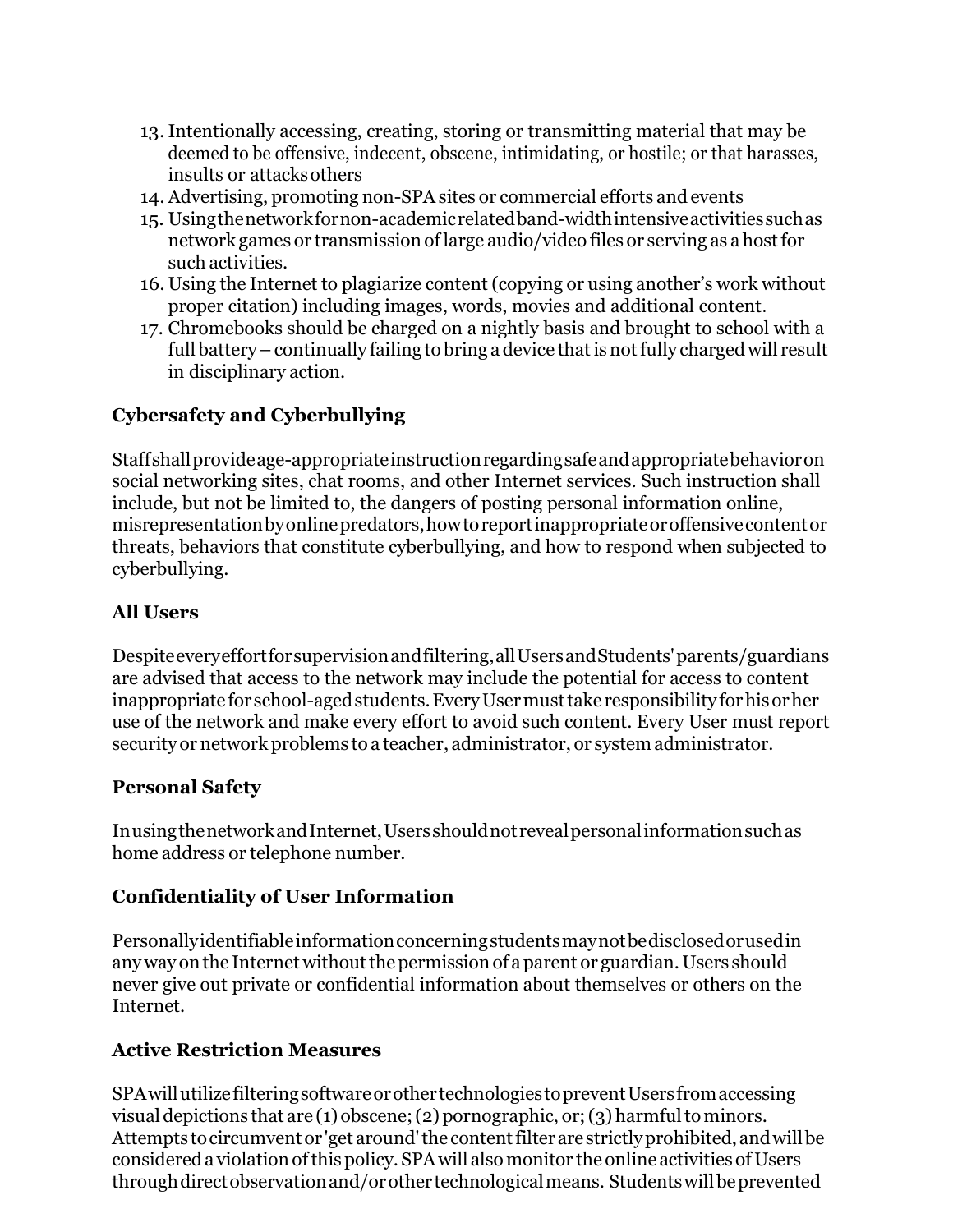from using the SPA network on their personal mobile devices; however, SPA will not block students from using mobile phones or tablets that utilize a data connection from a mobile carrier (AT&T, T-Mobile,Verizon).

#### **Online Tools**

Technology provides an abundance of opportunities for Users to utilize interactive tools and sites on public websites that benefit learning, communication, and socialinteraction.

Users may be held accountable for the use of, and information posted on, these sites if it detrimentally affects the welfare of individual Users or the governance, climate, or effectivenessoftheschool.Fromtimetotime,teachersmayrecommendandusepublic interactive sites that, to the best of their knowledge, are legitimate and safe. As the site is "public", the teacher and SPA are not in control of it; therefore, all Users must use their discretionwhenaccessinginformation,storing,anddisplayingworkonthesite.Allterms and conditions in this RUP also apply to User-owned devices utilizing the SPA network.

## **Student Use of Online Tools**

Online communicationis criticaltothestudents'learningof21stCenturyskills, andtools suchas,blogging,podcasting,andchattingofferanauthentic,real-worldvehicleforstudent expression. Student safety is the primary responsibility of teachers.

Therefore, teachers need to ensure the use of cloud-based documents and applications, classroomblogs,studentemail,podcastprojects,emailchatfeatures,orotheronlinetools follow all established Internet safety guidelines including:

- Students using online tools such as, but not limited to, email, cloud-based documents,blogs,podcastsareconsideredanextensionoftheclassroom.Therefore, anyspeechthatis consideredinappropriateintheclassroomisalsoinappropriatein alluses of blogs podcasts, or other online tools. This includes, but is not limited to, profane, racist, sexist, or discriminatory remarks.
- Studentsusingemail,cloud-baseddocuments,blogs,podcastsorotherwebtoolsare expected to act safely by keepingALL personal information out oftheir posts.
- Students should NEVER post personal information on the web (including, but not limited to, last names, personal details such as address or phone numbers, or photographs).
- Students should NEVER, under any circumstances, agree to meet someone they have met over theInternet.
- Any personal blog a student creates in class is directly linked to the class blog, which is typically linked to the student profile and therefore must follow these blogging guidelines. In addition to following the information above about not sharing too much personal information (in the profile or in any posts/comments made), students need to realize that anywhere they use the blog login it links back to the class blog. Therefore, anywhere that login is used (posting to a separate personal blog, commenting on someone else's blog, etc.), the account should be treated the same as a school blog and should follow these guidelines.
- StudentsshouldNEVERlinktowebsitesfromtheirblogorblogcommentswithout reading the entire article to make sure it is appropriate for a school setting.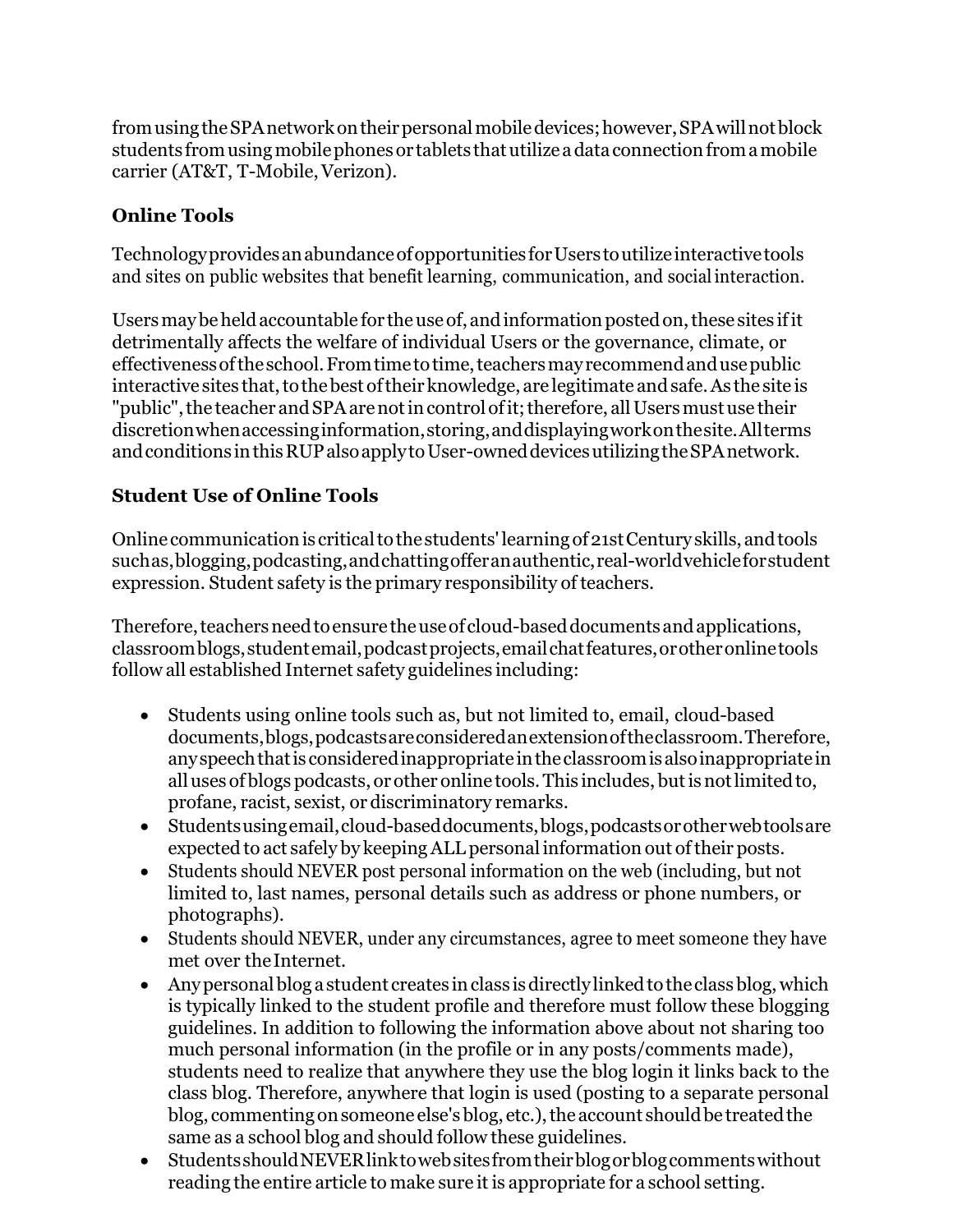- Students using such tools agree to not share their username or web posting spaces as classroomspaces. Speechthatis inappropriate for class is also inappropriate for a blog.
- Students who do not abide by these terms and conditions may lose their opportunity to take part in the project and/or be subject to consequences appropriate tomisuse.

#### **Student Supervision and Security**

SPA does provide content filtering controls for student access to the Internet using SPA's networkaswellasreasonableadultsupervision,butattimesinappropriate,objectionable, and/or offensive material may circumvent the filter as well as the supervision and be viewedby students. Students are to reportthe occurrence to their teacher or thenearest supervisor.StudentswillbeheldaccountableforanydeliberateattempttocircumventSPA technology security and supervision.

Studentsusingmobileandcellulardeviceswhileatschool,duringschool-sponsored activitiesaresubjecttotheterms andconditionsoutlinedinthisdocumentandare accountable for theiruse.

#### **1- to-1 TechnologyProgram**

The mission of the 1-to-1 program at Contra Costa School of Performing Arts is to create a 21st century rigorous and relevant learning environment. This environment will enable and support students and teachers to implement transformative uses of technology while enhancing students' engagement with content and promoting the development of selfdirected,responsiblelife-longlearnersandusers.Studentswilltransitionfromconsumers of information to creative producers and owners of knowledge. The team will establish collaborative professional learning communities, based on integrative professional development for teachers, so that this program enhances classroom environments implementing high-quality instruction, assessment and learning through the integration of technologyandcurriculum. Technologyimmersiondoesnotdiminishthevital roleofthe teacher. To the contrary, it transforms the teacher from a director of learning to a facilitator oflearning.

#### **Device Purpose**

SPAissupplyingstudentswithaChromebookdevice.ThisdeviceispropertyoftheContra CostaSchoolofPerformingArts.Thesuppliedinstructionaldevice'sfunctionwillprovide each student access to required educational materials needed for each student to be successful.TheChromebookallowsstudentaccesstoPLP,PowerSchool,GoogleAppsfor Education, educationalweb-basedtools, aswell asmanyotheruseful sites. Thesupplied device is an educational tool not intended for gaming, social networking or high end computing.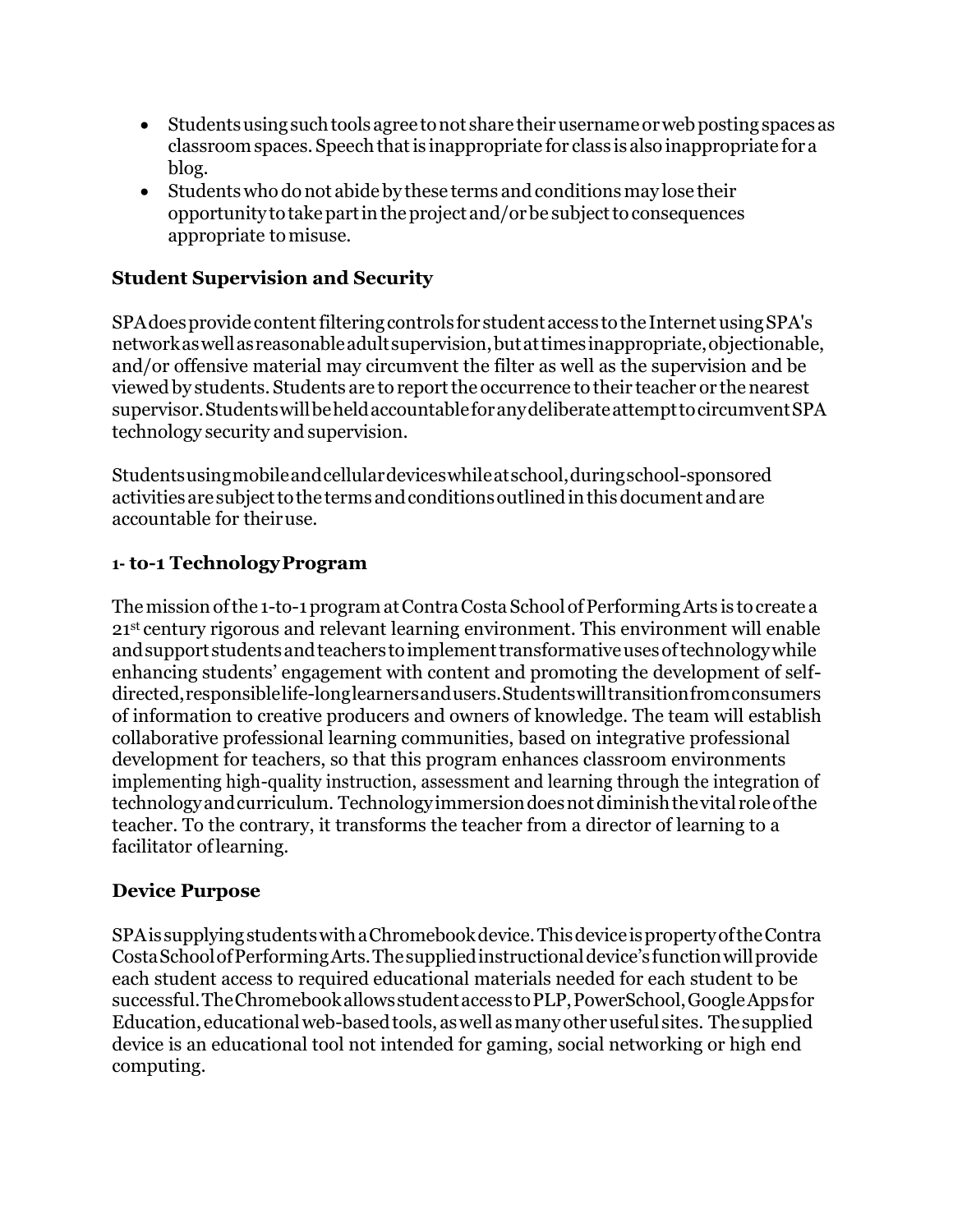Thepolicies,procedures,andinformationwithinthisdocumentapplytoallChromebooks used at SPA by students or guests including any other device considered by the Administration to fall under this policy.

Teachers may set additional requirements for Chromebook use in their classroom.

## **Personalizing the Chromebook**

Chromebooks must remain free of any writing, drawing, or stickers UNLESS the Chromebook is protected with removable skin or a case. Spot checks for compliance will be done by SPAstaff.

Studentsmayaddappropriatemusic,photos,andvideostotheirChromebook. Personalized media are subject to inspection and must follow the SPARUP.

#### **Software on Chromebooks**

AllChromebooksaresuppliedwiththelatestbuildofGoogleChromeOperatingSystem (OS), and many other applications useful in an educational environment. The Chrome OS will automatically install updates when the computer is shutdown and restarted. From time to time the school may add software applications for use in a particular course. This process will be automatic with virtually no impact on students. Applications that are no longer needed will automatically be removed by the school as well.

#### **Virus Protection**

Virus protection is unnecessary on the Chromebook due to the unique nature of its design.

## **Additional Software**

StudentsareunabletoinstalladditionalsoftwareontheirChromebookotherthanwhat has been approved by SPA.

#### **Personal Devices**

Studentswillnotbringpersonallaptops, computersor tablets toCoCoSpainsteadoftheir Chromebook. Personal devices cannot be monitored and will not be allowed for any reason on campus or in the classroom and the Chromebook should be brought every day.

#### **Inspection**

Studentsmaybeselectedat randomtoprovidetheirChromebookforinspection. The purpose for inspection will be to check for proper care and maintenance as well as inappropriate material being carried into the school.

## **Chromebook Identification**

Chromebooksandcorrespondingpower supplieswillbelabeledinthemanner specifiedby the school. Under no circumstances are students to modify, remove, or destroy identification labels.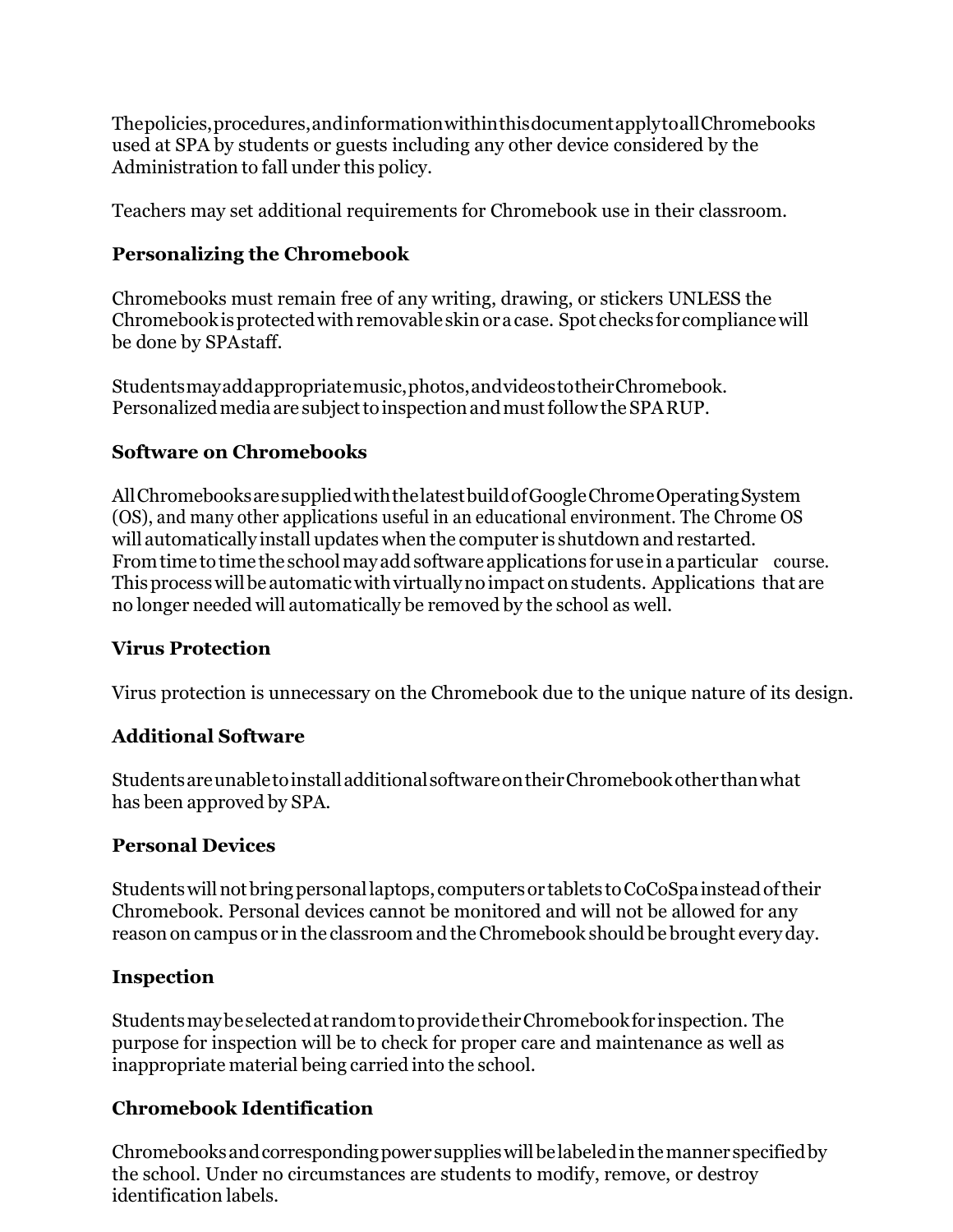## **Care and Storage of Chromebooks**

Proper care of Chromebooks is covered in the Student Chromebook Manual. When students are not monitoring their Chromebook, they should be stored securely. Nothing should be placed on top oftheChromebook (weight can crack the screen). Students need to take their Chromebook home with them every night. The Chromebook should be charged fully each night atthe student'shome. Chromebooks shouldnever be stored in a vehicle. Students are responsible for securely storing their Chromebook during extracurricular events as well.

Under no circumstance should a Chromebook be stored in an unsupervised area during schoolorextracurricularactivities. UnsupervisedChromebookswillbe confiscatedbystaff. Disciplinary action may be taken for leaving a Chromebook in an unsupervised location.

## **Repairing or Replacing Your Chromebook**

LoanerChromebooks may be issued to students iftheir Chromebook has been turned in for repair. If a student has forgotten their device, a loaner will be issued for 48 hours. If the loaner is not returned within two school days, a call/email will be sent home to locate and ensure return of the device. If repair is needed due to malicious damage, the school may refuse to provide a loaner Chromebook. Repaired Chromebooks will end up with the original factory image as first received. It is important that students keep their school data synced to cloud drives so documents and class projects will not be lost. Personal information that cannot be replaced should be kept at home on an external storage device. Students and parents will be charged for Chromebook damage that is a result of misuse or abusive handling.

## **Accidental Damage**

SPAwill assess theChromebookdamage andrepair or replace the device ifthedamage is determinedtobeaccidentalandwithintheprotectionguidelines. Parents/Studentswillbe charged for full replacement cost of a device that has been damaged due to intentional misuse orabuse.

## **Lost, Stolen or Intentionally Damaged Device or Accessories**

A Chromebook or any of its accessories that are lost (whereabouts unknown) or intentionallydamagedis theresponsibilityofthestudentandparentinvolvedinthelossof property.The replacement costsare listedbelow.Theuserwillnotbegivenanotherdevice or accessory to use until the replacement cost of the lost/damaged device or accessory is paid to theschool.

- Replacement of the Chromebook \$220
- AC Adapter & Power Supply \$40
- Screen  $-$  \$75

Failure ofthe parent, legal guardian or student over the age of 18topay any fees froman intentionally damaged, lost or stolen Chromebook will be turned over to a collection agency.